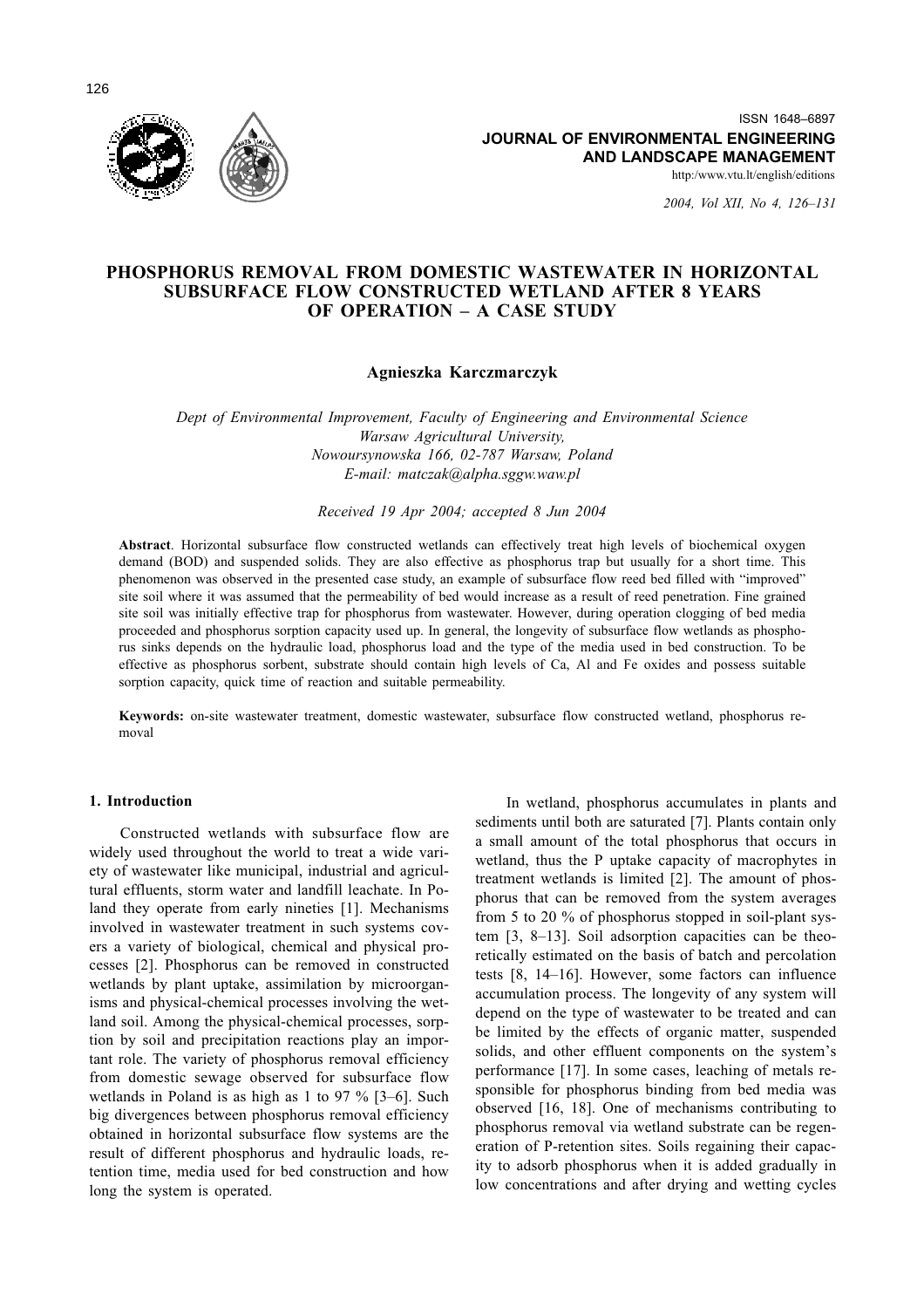[17]. The other factor influencing potential life of treatment system is permeability of designed bed. Most of constructed wetlands in Poland were constructed with sand, gravel or site soil as a growth medium for the plants [1]. In order to maintain high hydraulic conductivity necessary for subsurface flow, soil materials should not be used [19]. Beds built using soil medium, where it was assumed that the hydraulic conductivity would increase as a result of roots penetration, suffered from surface flow leading to channelling and scouring of the surface. This led to bypassing and hence reduced treatment  $[20]$ .

Phosphorus removal efficiency in subsurface flow constructed wetlands is in generally initially high but in many cases decreases after some time as the sorption capacity of filter media is used up [21, 22]. Once adsorption and precipitation have become saturated, the wastewater treatment wetlands reach P-storage capacity and no longer function effectively for P removal [19]. Constructed wetlands are effective for phosphorus removal for approximately 5 to 8 years [13]. After becoming saturated they start releasing excessive quantities of phosphate [23]. In generally, wetlands are not particularly effective as phosphorus sink when compared with terrestrial ecosystems [19].

Some authors reported that the overall phosphorus removal efficiency can amount to above 90 % when special media are used. Such materials of natural origin as Light Expanded Clay Aggregate (LECA) [24-27], shale [25, 28], opoka [29, 30], or anthropogenic origin and waste products like fly ash [25], Blast Furnace Slag (BFS) [30, 31]; wollastonite [32], Pulverized Fuel Ash (PFA) [20] and many others were already studied as a potential filter media in constructed wetland systems. To be effective as phosphorus sorbent, substrate should contain high levels of Ca, Al and Fe oxides and possess suitable sorption capacity, quick time of reaction and suitable permeability.

The object of the presented investigation was to monitor the phosphorus removal efficiency in subsurface flow constructed wetland treating domestic wastewater for 8 years. Observed plant is located in central Poland in typical climate conditions, and it is an example of horizontal subsurface flow system based on the Kickuth license, where site soil was used as a substrate for bed construction. The goal of investigation was to determine possible reasons of poor phosphorus removal in system, to avoid made mistakes while the existing system will be modernized and developed.

### 2. Site description

Wastewater treatment plant in Bolimów commune is operated from February 1995. The treatment system consists of mechanical pre-treatment (screen bars, sand trap and Imhoff tank), reed bed (horizontal subsurface flow constructed wetland), ditch for phosphorus removal and stabilization pond. The schematic view of the sys-



Fig 1. Schematic view of wastewater treatment system in Bolimów: 1 – sewage receiving, 2 – pump station, 3 – screen bars and sand trap,  $4 -$  Imhoff tank,  $5 -$  reed bed,  $6$  – ditch for P-removal,  $7$  – flow measurement,  $8$  – pond,  $9$  – sludge lagoon,  $10$  – social building, S – sampling points

tem is presented in Fig 1. The construction of the plant was supervised by the Kickuth licence. Domestic wastewater coming from the village and the commune area are treated in the system. At the beginning, almost all sewage come from septic tanks, so they were highly concentrated and had to be diluted. The volume of the sewage treated at the plant averaged  $500 \text{ m}^3$  per month. In 1999 sewerage system started to be built, what resulted in the change in quality and quantity of delivered sewage. At the end of the year 2000 all wastewater from the village came to the plant by sewerage system and from the commune area septage was still brought by trucks. The daily flow of wastewater through the system in 2000–2002 varied from 11,2 to 63,5 m<sup>3</sup> d<sup>-1</sup>, with the average 39,4  $m^3$  d<sup>-1</sup>. At the end of 2002 only one from originally planned two horizontal subsurface flow reed beds was under operation. The maximum volume of sewage which can be treated in the bed amounts 80  $m^3 d^{-1}$ . The bed consists of two parallel filters. Filter media used for bed construction in Kickuth licence based systems is a mixture of silty minerals, organic matter and sand or gravel. In the presented case site soil improved where the additions were used as a filtration medium. Bed was planted with *Phragmites*. The reed bed is followed by the ditch for phosphorus removal, filled with iron reach sand. Wastewater was distributed to the sand filter and collected by drainage pipes, till the filter became saturated and had to be removed. Then the wastewater flow through the macrophyte planted pond, which is the last step of wastewater treatment system. The receiver of treated sewage is Rawka river, which together with branches, old riverbeds and few tributaries are a natural reserve and a part of Landscape Park.

### 3. Methods

From March 1999 to November 2002 wastewater treatment system in Bolimów was periodically monitored. Samples of mechanically pre-treated wastewater, efflu-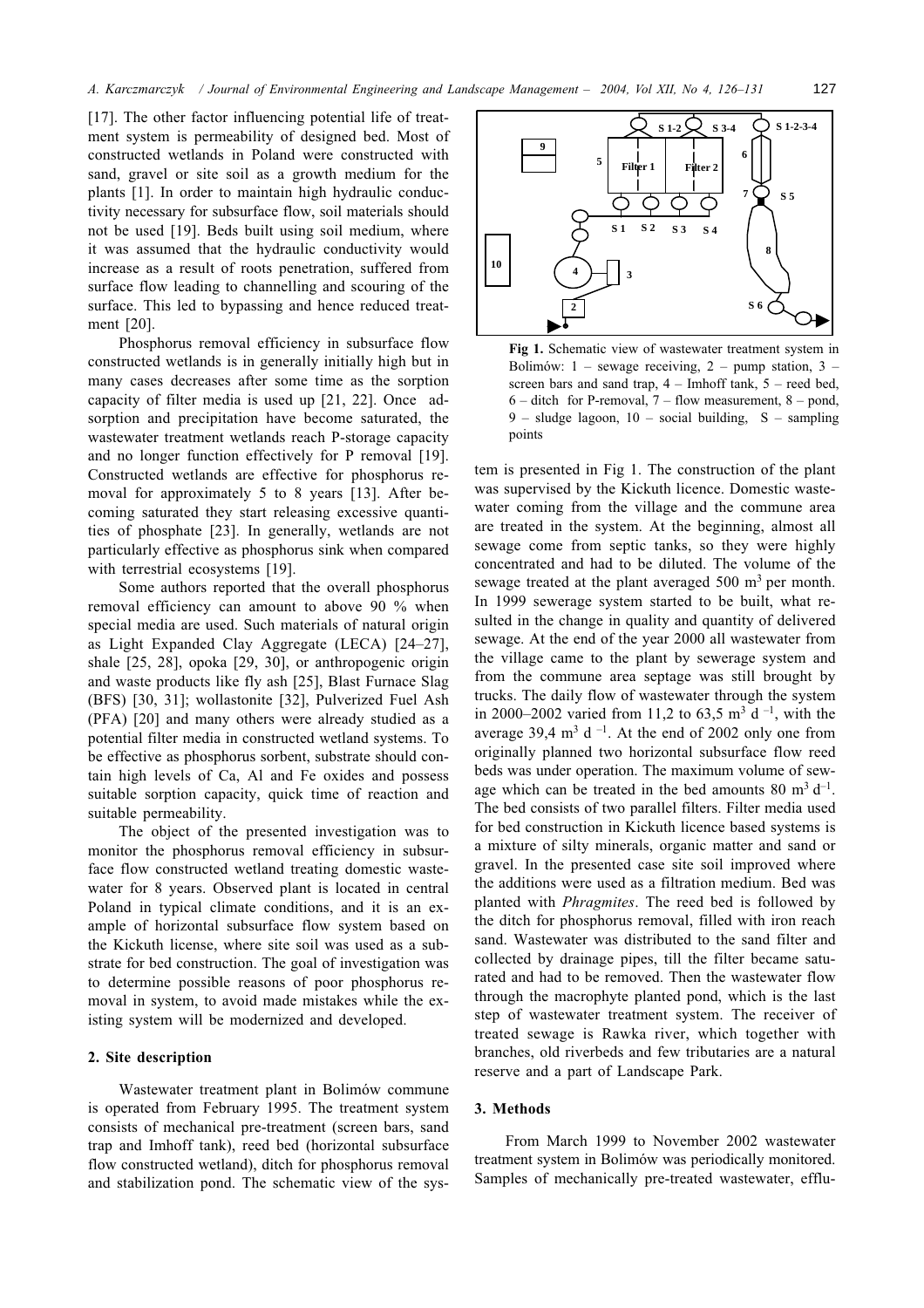ent from reed bed, phosphorus removal ditch and pond effluent were analysed for phosphate phosphorus concentration. Sampling points are shown in Fig 1. The inflow and the outflow wastewater samples from the reed bed were collected bimonthly onwards to estimate the percent removal of phosphorus. Commune Office made earlier data (from 1995 to 1998) available. Before analysed, sampled wastewater were filtered through highdensity paper filters. Phosphorus concentration was determinate by using colorimetric methods on the SLANDI LF-205 photometer not later than 4 hours after sampling. Phosphates at the range from 0,1 to 2,0 mgPO<sub>4</sub> dm<sup>-3</sup> were measured by molybdate method at 635 nm, and phosphates at the range 3 to 120 mgPO<sub>4</sub> dm<sup>-3</sup> were measured by moly-vanadium method at 480 nm. Average phosphorus reduction at the following stages of wastewater treatment was calculated as follows:

$$
\eta = \frac{\overline{C_{wl}} - \overline{C_{wyl}}}{\overline{C_{wl}}},
$$

where  $\overline{C_{wl}}$ ,  $\overline{C_{wyl}}$  are mean phosphorus concentrations in influent and effluent wastewater, respectively, and showed as a percentage.

#### 4. Results and discussion

The main part of wastewater treatment system in Bolimów is subsurface horizontal flow bed planted with reed. Wastewater is treated there in physical (sedimentation, filtration, adsorption), chemical (precipitation, adsorption, decomposition) and biological (bacterial metabolism, plant adsorption, natural die-off) processes [2]. In constructed wetlands there are several processes by which P may be removed from the wastewater: adsorption onto substratum, precipitation and complexation reactions, plant uptake and biological incorporation into biofilm. Adsorption reactions on the bed media is the most important phosphorus removal pathway [23].

There are only few data available from the operation period of 1995–1998. Single data from Commune Office cannot be used for inference about the treatment efficiency, however, one can say, that phosphorus removal efficiency in reed bed was initially high (Table). From 1999 phosphorus removal efficiency was periodically monitored and results were statistically analysed. As it is shown in Fig 2, phosphorus removal in reed bed wasn't effective. Moreover, release of phosphorus from



Fig 2. Phosphorus reduction and release in reed bed during 8 years of operation



Fig 3. Phosphorus removal efficiency during the year based on average

the bed occurred

Fig 3 represents monthly average treatment performance of the reed bed for influent and effluent concentration of  $P-PO<sub>4</sub>$ . Phosphorus removal efficiency during the year shows seasonal changes. Reduction of phosphorus in the bed occurred only from March to May. Such a phenomenon suggests that the plant uptake is supposed to be the main mechanism of phosphorus removal in the bed. Even through vegetation, detritus, fauna and microorganisms are an important sink for phosphorus in the short term, substrate is the main sink for  $P$  in the long term [31]. In general, phosphorus in constructed wetlands accumulates in plants and medium until both are saturated. Intensity of biogens bioaccumulation depends on plant development phase, age of the plant and availability of biogens [33]. Plant biomass takes up nutrients in spring during its intensive growth. Above ground part of the plants start to release phosphorus in June and last to the end of September [34]. The maximum P that plants may remove from a

Total phosphorus reduction in the reed bed, P-removal ditch and pond in 1995–1998 (based on Commune Office data)

| Sampling day<br>Treatment stage                                                 | 23 05 1995 | 12 09 1995      | 08 07 1996      | 09 04 1997      | 14 05 1998            |
|---------------------------------------------------------------------------------|------------|-----------------|-----------------|-----------------|-----------------------|
| Reed bed in/out (mgP dm <sup>-3</sup> )<br>reduction $(\%)$                     | 25,0/1,65  | 19,7/3,94<br>80 | 38,4/11,5<br>70 | 27.5/24.6       | $12,2/5,78*$<br>$53*$ |
| P-removal ditch and the pond in/<br>  out (mgP dm <sup>-3</sup> ) reduction (%) | n. d.      | n. d.           | 11,5/9,93<br>14 | 24,6/18,6<br>24 | n. d.                 |

\*including phosphorus reduction in phosphorus removal ditch n.d. - no data available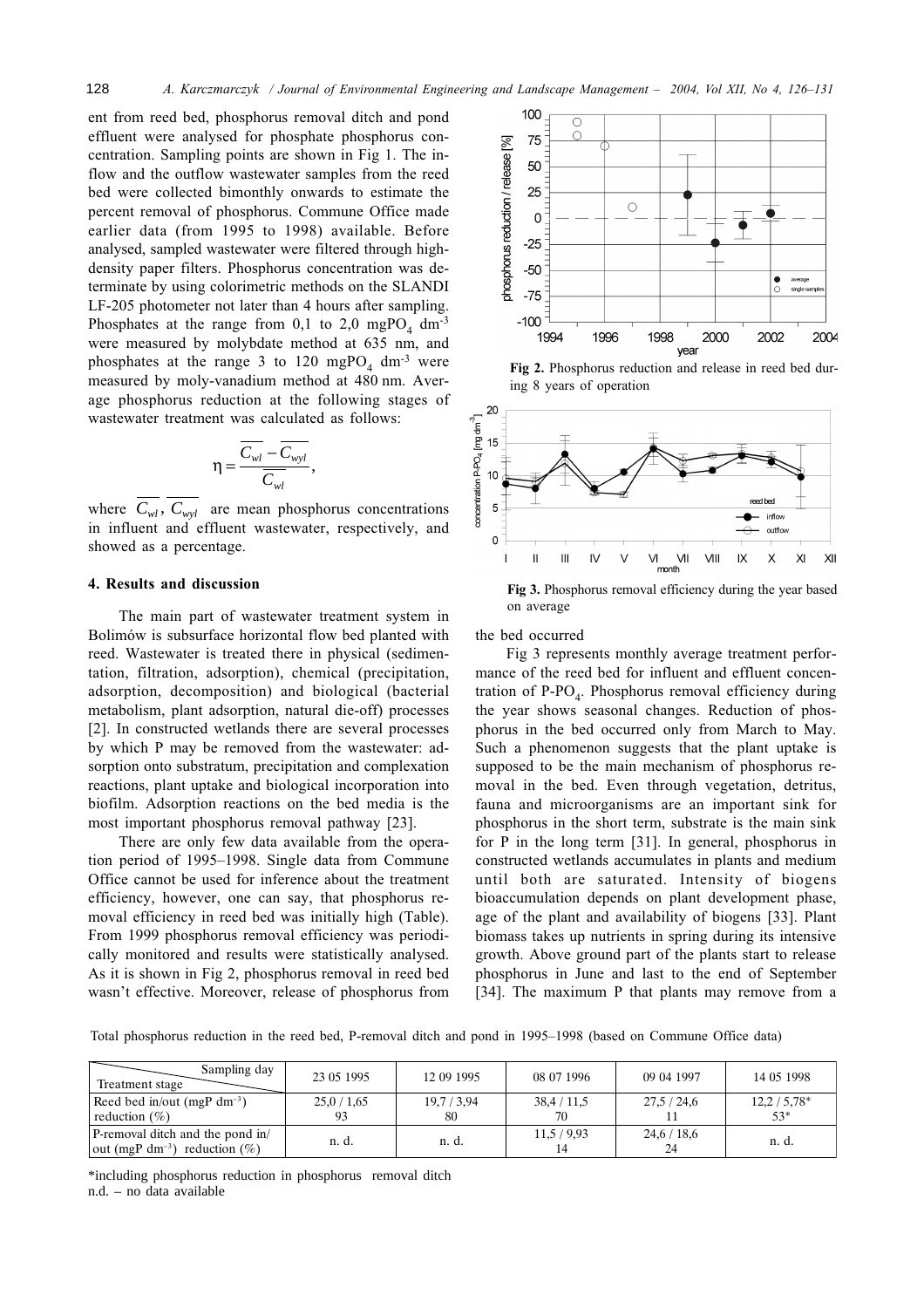sewage effluent is 0,3 t ha<sup>-1</sup> y<sup>-1</sup> but most is in the roots and dead material [7]. Besides intensive plant uptake, considerable bed aeration by macrophytes can limit release of phosphorus from sediments in spring. In anaerobic conditions phosphorus in wetland sediments may return into solution from its combination with organic matter [18, 35].

There can be two possible reasons of inactivation of the bed phosphorus sorption ability. One is saturation of bed substrate, the second is poor bed permeability. Substrate saturation often proceeds when the media with very low P sorption capacity, eg gravels, are used. In the presented case improved site soils were used. Finegrained media usually have large P sorption capacity, however, its filtration ability is rather weak [19, 27]. Fully developed reed bed built with soil would have a hydraulic conductivity of about 260 m  $d^{-1}$ . Presented plant was built using soil medium where it was assumed that the permeability would increase as a result of root penetration of the bed. Unfortunately, roots and rhizomes of aquatic plants do not open up hydraulic pathways in root zone systems, as it was previously proposed by Kickuth, and they fully occupy closed channels formed as they push their way through the soil [36]. As a result, some of these beds suffered from surface flow leading to channelling and scouring of the surface which in the areas of the beds being starved of water. Although the average flow rate 39,4  $m<sup>3</sup> d<sup>-1</sup>$  delivered to the wetland, being approximately 50 % of the maximum flow, surface flow characteristically occurred over the wetland during the monitoring period. Phosphorus removal in subsurface flow wetland is strongly dependent on the medium sorption capacity and permeability. Poor filtration ability of substrate results in surface flow and makes phosphorus sorption impossible as a contact between wastewater and substrate is limited.

#### 5. Conclusions

Initially high phosphorus removal in subsurface horizontal flow reed bed in Bolimów wastewater treatment plant became insufficient after four-five years of operation. Only within spring period reduction of phosphorus was observed and for the rest of the year phosphorus release occurred. As possible reasons of this phenomenon P-saturation of bed substrate and/or low bed permeability was recognized. By using sands, gravel stones or site soils for bed construction it is not possible to achieve high and sustainable phosphorus removal in subsurface flow wetlands. Phosphorus removal in such systems may be best done in a specialized treatment stage either before or after the reed bed or by using an alternative media in bed construction.

### Acknowledgements

Part of the presented results was obtained from MSc theses performed by students: Magdalena Świątnicka, Aleksandra Parzyszek and Tomasz Świerczewski at the Dept of Environmental Improvement WAU under supervision of Prof Jozef Mosiej.

#### References

- Dzikiewicz, M. The use of macrophytes for wastewater  $\mathbf{1}$ . treatment in rural areas of Poland – social aspects. Recycling the resource, Transtec Publications, 1996, p 249–254.
- 2. Vymazal, J.; Brix, H.; Cooper, P. F.; Haberl, R.; Perfler, R.; Laber, J. Removal mechanisms and types of constructed wetlands. in: Constructed wetlands for wastewater treatment in Europe, Backhuys Publishers, 1998, p 17-66.
- Kalisz, L.; Sałbut, J. The use of macrophytes for waste- $3.$ water treatment in root zone systems. Results and recommendations. IOS Warszawa, 1996 (in Polish).
- $\overline{4}$ Biernacka, E.; Obarska-Pempkowiak, H. Possibilities of using wetland to remove pollution. Research Journal of the Faculty of Engineering and Environmental Science WAU, No 10, 1996, p 105-113 (in Polish).
- Czyæyk, F.; Soroko, M. Preliminary results of subsurface 5. and surface flow constructed wetlands treatment efficiency. III Research-Technical conference in Swieradów Zdrój In: "Problems of wastewater treatment and water protection in Odra watershed", 1997, p 219-225 (in Polish).
- 6. Mierzejewski, M. Wastewater treatment efficiency on reed beds with vertical subsurface flow. In: International Seminar "Plant systems for wastewater treatment - new investigations and achievements. Cedzyna k/Kielc, 1999, p 105-116 (in Polish).
- Hiley, P. D. The reality of sewage treatment using wet- $7.$ lands. Wat Sci Tech, Vol 32, No 3, 1995, p 329-338
- Reed, S.C.: Crites, R.W.: Middlebrooks, E.J. Natural sys- $8<sub>1</sub>$ tems for waste management and treatment. McGraw-Hill, Inc, 1995.
- 9. Ozimek, T.; Renman, G. Utilization of macrophytes in unconventional sewage treatment plants. Ecological News, 1995, p 239-254 (in Polish).
- 10. Veenstra, S. The Netherlands. In: Constructed wetlands for wastewater treatment in Europe, Backhuys Publishers, Leiden, 1998, p 289-313.
- 11. Lantzke, I. R.; Mitchell, D. S.; Heritage, A. D.; Sharma, K. P. A model of factors controlling orthophosphate removal in planted vertical flow wetlands. Ecological Engineering, 12, 1999, p 93-105.
- 12. Obarska-Pempkowiak, H. Treatment of wastewater and sludge using macrophytes. In: International Seminar "Plant" systems for wastewater treatment – new investigations and achievements. Cedzyna k/Kielc, 1999, p 5-14 (in Polish).
- Luederitz, V.; Eckert, E.; Lange-Weber, M.; Lange, A.;  $13.$ Gersberg, R. M. Nutrient removal efficiency and resource economics of vertical flow and horizontal flow constructed wetlands. Ecological Engineering, 18, 2001, p 157-171.
- 14. Cheung, K. C.; Venkitachalam, T. H. Improving phosphate removal of sand infiltration system by using alkaline fly ash. Chemosphere, 41, 2000, p 243-249.
- 15. Arias, C. A.; Del Bubba, M.; Brix, H. Phosphorus removal by sands for use as media in subsurface flow constructed reed beds. Water Resources, Vol 35, No 5, 2001, p 1159-1168.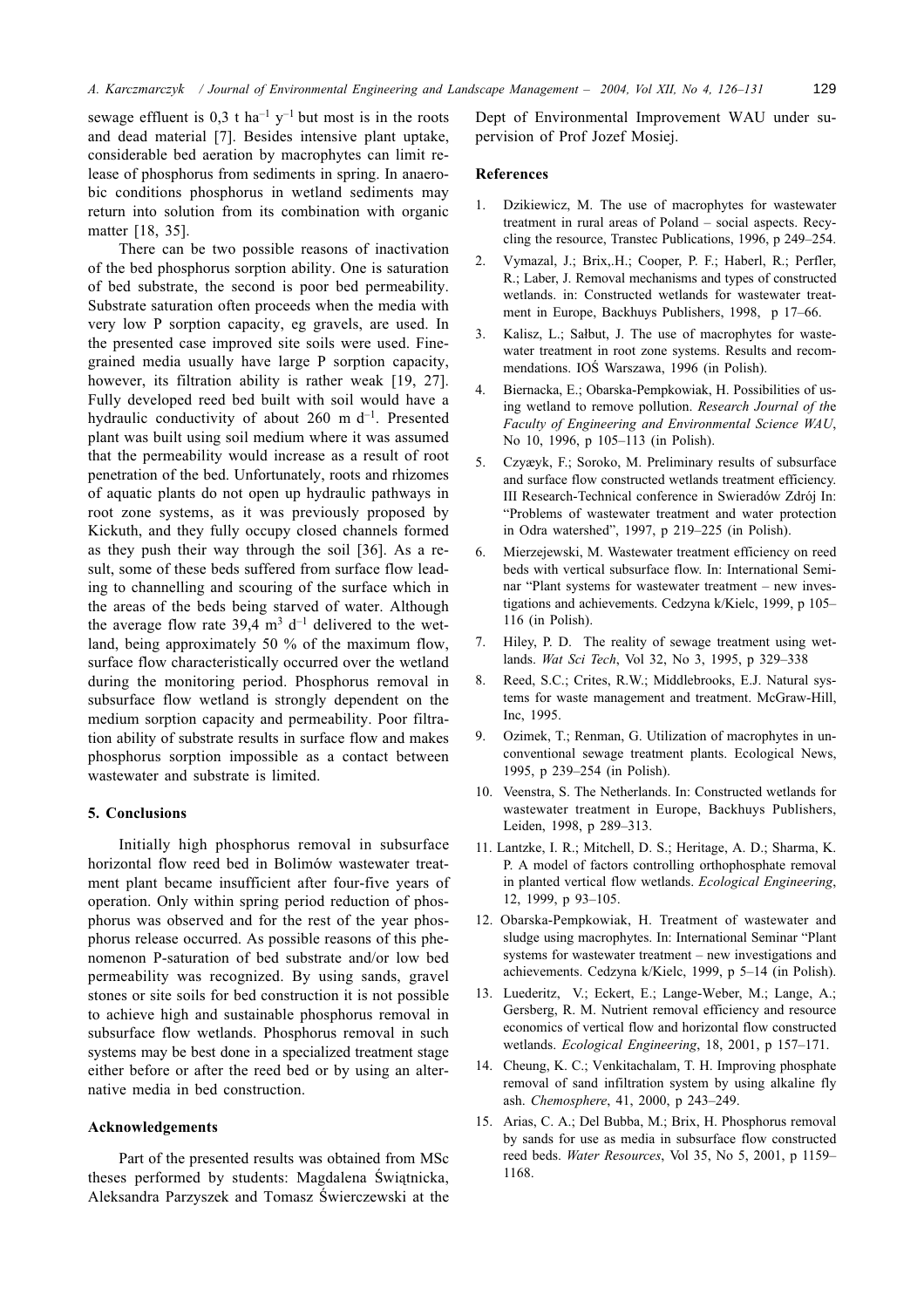- 16. Lee, S. H.; Vigneswaran, S.; Moon, H. Adsorption of phosphorus in saturated slag media columns. Separation and Purification Technology, 12, 1997, p 109-118.
- 17. Drizo, A.; Comeau, Y.; Forget, Ch.; Chapuis, R. P. Phosphorus saturation potential: a parameter for estimating the longevity of constructed wetland systems. Environmental Science and Technology, Vol 36, No 21, 2002, p 4642-4648
- 18. Jaguś, A. Removal of phosphorus compounds in the initial period of exploitation of the reed sewage treatment plant. Water, Environment, Rural Areas, Vol 2, No 1(4), 2002, p 237-245 (in Polish).
- 19. Vymazal, J. The use of sub-surface constructed wetlands for wastewater treatment in the Czech Republic: 10 years experience. Ecological Engineering, 18, 2002, p 633-646.
- 20. Cooper, P. F.; Green, B. Reed bed treatment systems for sewage treatment in the United Kingdom - the first 10 years' experience. Wat Sci Tech Vol 32, No 3, 1995, p 317-327.
- 21. Ciupa, R. The experience in the operation of constructed wetlands in North-Eastern Poland. Proccedings of the 5<sup>th</sup> International Conference on Wetland Systems for Water Pollution Control, IAWQ, Vienna, Vol 2, 1996, p IX6.1-IX6.8.
- 22. Soroko, M. The efficiency of organic matter and biogens removal in few constructed wetlands. Water, Environment, Rural Areas, Vol 1, No 1(1), 2001, p 173-186 (in Polish).
- 23. Richardson, C. J. Mechanisms controlling phosphorus retention capacity in freshwater wetlands. Science, 228, 1985, p 1424-1427.
- 24. Mæhlum, T.; Jenssen, P. D. Norway. in: Constructed wetlands for wastewater treatment in Europe, Backhuys Publishers, Leiden, 1998, p 207-216.
- 25. Drizo, A.; Frost, C. A.; Grace, J.; Smith, K. A. Physicochemical screening of phosphate-removing substrates for use in constructed wetland systems. Wat Res, Vol 33, No 17, 1999, p 3595-3602.
- 26. Johansson, L. The use of LECA for the removal of phosphorus from wastewater. Wat Sci Tech, Vol 35, No 5, 1997, p 87-93.
- 27. Zhu, T.; Jenssen, P. D.; Męhlum, T.; Krogstad, T. Phosphorus sorption and chemical characteristics of lightweight aggregates (LWA) - potential filter media in treatment wetlands. Wat Sci Tech, Vol 35, No 5, 1997, p 103-108.
- 28. Pant, H. K.; Reddy, K. R.; Lemon, E. Phosphorus retention capacity of root bed media of sub-surface flow constructed wetlands. Ecological Engineering, 17, 2001, p 345-355.
- 29. Brogowski, Z.; Gworek, B. Development of new natural sorbent for phosphorus removal from wastewater. Wiadomości Melioracyjne i Łąkarskie. No 4, 1996, p 162– 163 (in Polish).
- 30. Johansson, L. Phosphorus sorption to filter substrates potential benefits for on-site wastewater treatment. Dissertation. KTH Sweden. 1998.
- 31. Sakadevan, K.; Bavor, H. J. Phosphate adsorption characteristics of soils, slags and zeolite to be used as substrates in constructed wetland systems. Water Res, Vol 32 No 2, 1998, p 393-399.
- 32. Brooks, A. S.; Rozenwald, M. N.; Geohring, L. D.; Lion, L. W.; Steenhuis, T. S. Phosphorus removal by wollastonite - a constructed wetland substrate. Ecological Engineering, 15, 2000, p 121-132.
- 33. Kulik-Kuziemska, I. Biological aspects of plant-soil wastewater treatment systems. In: International conference "Constructed Wetlands", Gdańsk, 1995, p 79–83 (in Polish).
- 34. Kajak, Z. Eutrophication of lakes. Wydawnictwo Naukowe PWN, 1976 (in Polish).
- 35. Obarska-Pempkowiak, H.; Gajewska, M. Supply and consumption of oxygen in constructed wetlands. Wiadomości Melioracyjne i Łakarskie, No 3, 1998, p 134–139 (in Po $lish)$
- 36. Billore, S. K.; Singh, N.; Sharma, J. K.; Dass, P.; Nelson, R. M. Horizontal subsurface flow gravel bed constructed wetland with Phragmites karka in central India. Wat Sci Tech, Vol 40, No 3, 1999, p 163-171.

### FOSFORO ŠALINIMAS IŠ BUITINIŲ NUOTEKŲ HORIZONTALIOSIOS POPAVIRŠINĖS TĖKMĖS DIRBTINIAME BIOLOGINIAME TVENKINYJE

#### A. Karczmarczyk

Santrauka

Dirbtinai įrengti horizontaliosios popaviršinės tėkmės tvenkiniai efektyviai valo didelio BDS (biologinio deguonies sunaudojimo) bei suspenduotųjų kietųjų medžiagų labai užterštas nuotekas. Jie trumpam taip pat efektyvūs kaip fosforo absorbentai. Šis reiškinys tirtas stebint popaviršinę tėkmę vandens augmenijos priveistame pagerintame grunte. Buvo manoma, kad vagos pralaidumas dėl vandens augmenijos padidės. Smulkiagrūdis gruntas iš pradžių fosfora iš nuotėkų sorbavo efektyviai. Tačiau proceso metu dėl teršalų pertekliaus tvenkinio sorbcinė geba baigėsi. Apibendrinant, ilgalaikė biologinių tvenkinių fosforo sorbcijos geba priklauso nuo jų hidraulinės apkrovos, fosforo kiekio ir įkrovos, naudojamos įrengiant tvenkinį, tipo. Kad fosforo sorbentas būtų efektyvus, substratas turi būti atitinkamos pradinės sorbcinės talpos ir laidumo. Jame turi būti didelis kiekis Ca, Al bei Fe oksidų.

Raktažodžiai: vietinis nuotekų valymas, buitinės nuotekos, popaviršinės tėkmės dirbtiniai biologiniai tvenkiniai, fosforo šalinimas.

### ОЧИСТКА ФОСФОРА ИЗ БЫТОВЫХ СТОКОВ В ИСКУССТВЕННЫХ ПРУДАХ С ГОРИЗОНТАЛЬ-НЫМ МЕЖСЛОЙНЫМ ТЕЧЕНИЕМ

#### А. Карчмарчик

#### Резюме

Искусственно созданные пруды с горизонтальным межслойным течением могут эффективно очищать стоки с большим биологическим потреблением кислорода (БПК) и осадочными веществами.

Пруды также эффективно, однако в течение короткого времени удаляют фосфор. Это явление наблюдалось в межслойном течении в улучшенном грунте, засаженном водя